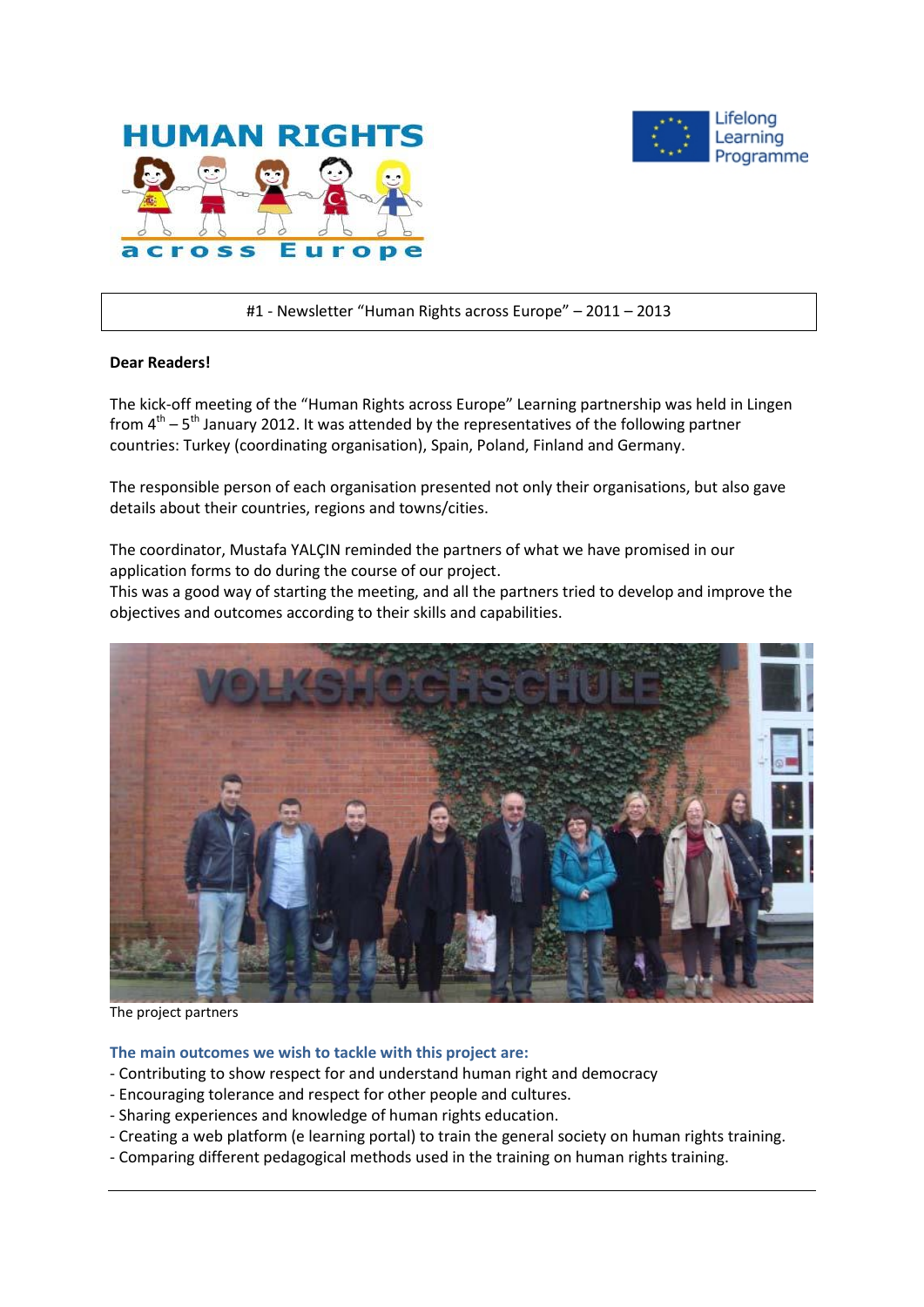## **After the meeting in Lingen – before the meeting in Lodz**

# **Çayıralan Halk Eğitimi Merkezi, Turkey**

During the meeting in Lingen, we introduced ourselves, our organisation and our town and region. We organized a meeting by the purpose of transferring the knowledge that we had during the Lingen meeting to our learners and staff.

Additionally we sent a local newsletter to local media. We made necessary preparations for a human rights seminar to our learners.



Kaymakam Hatice Bayar Özdemir Başkanlığındaki Heyet "Human Rights Across Europe" Prejesi Kapsamında İlk Toplantılarını Almanya'da Yaptılar



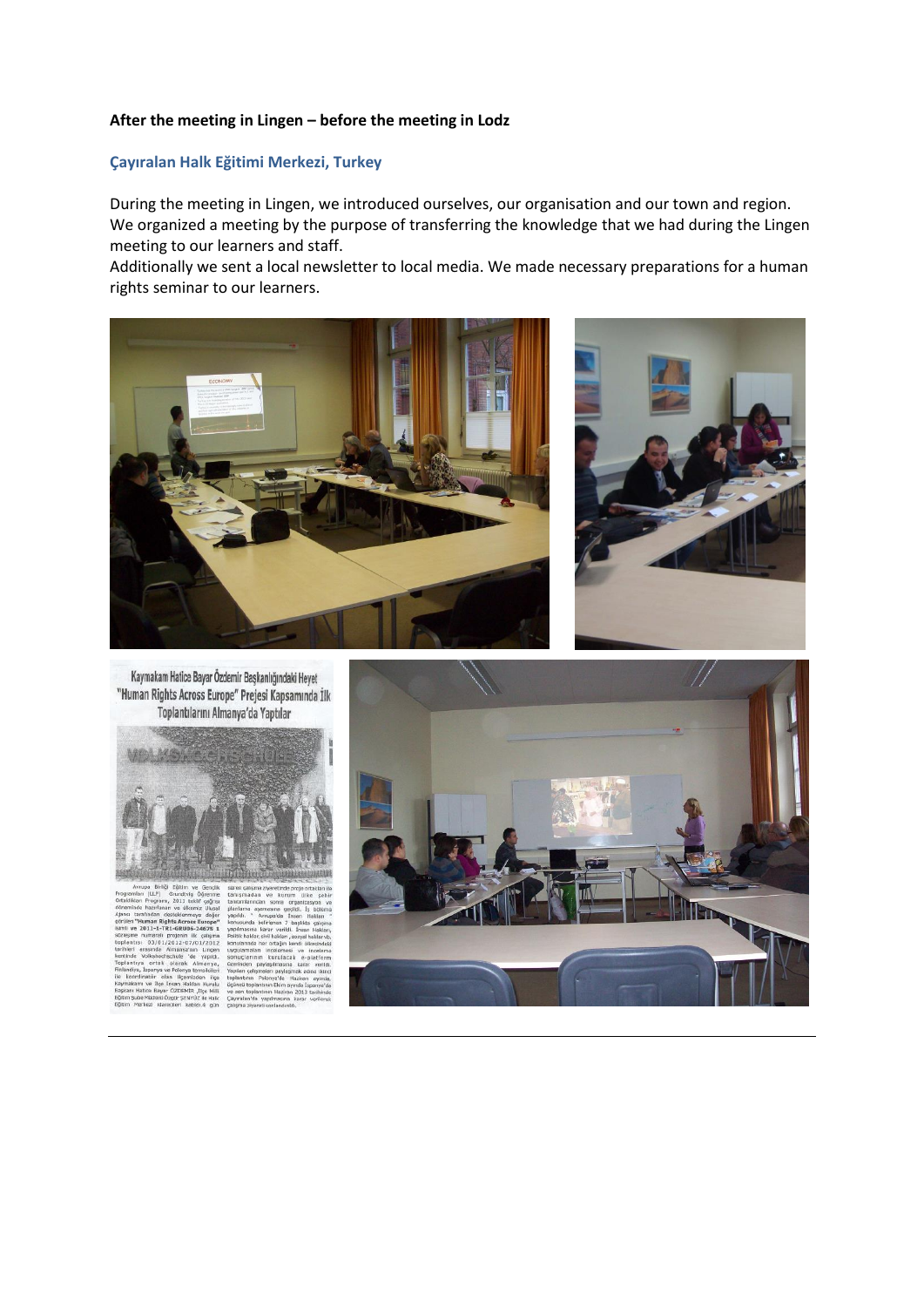#### **VHS Lingen gGmbH, Germany**



The group responsible for the creation of the Newsletter #1

We have provided a course where, on the one hand, we encourage our participants to learn English (CEFR A2) in order to be able to speak with learners and participants during the project meetings, and on the other hand discuss and understand human rights topics.

Furthermore, we developed a questionnaire targeted at all our partner's learners with questions regarding the general knowledge about and attitude towards human rights.

We sent the questionnaires to the teachers of our partner's institutions who handed them out to their learners and teachers.

We will collect the completed questionnaires during the project meeting in Lodz, which will take place from  $1<sup>st</sup> - 4<sup>th</sup>$  July 2012, and evaluate them.

Another task set in the Lingen meeting was to create a project logo to be presented during the Lodz meeting. So we started collecting ideas and what might express "human rights" in a logo. In the end we created the two logos:



#### **Instytut Tolerancji, Poland**

#### **11th -13 January 2012**



We took part of the commemoration of the gypsy victims in the ghetto Litzmannstadt as people left depraved of any human rights.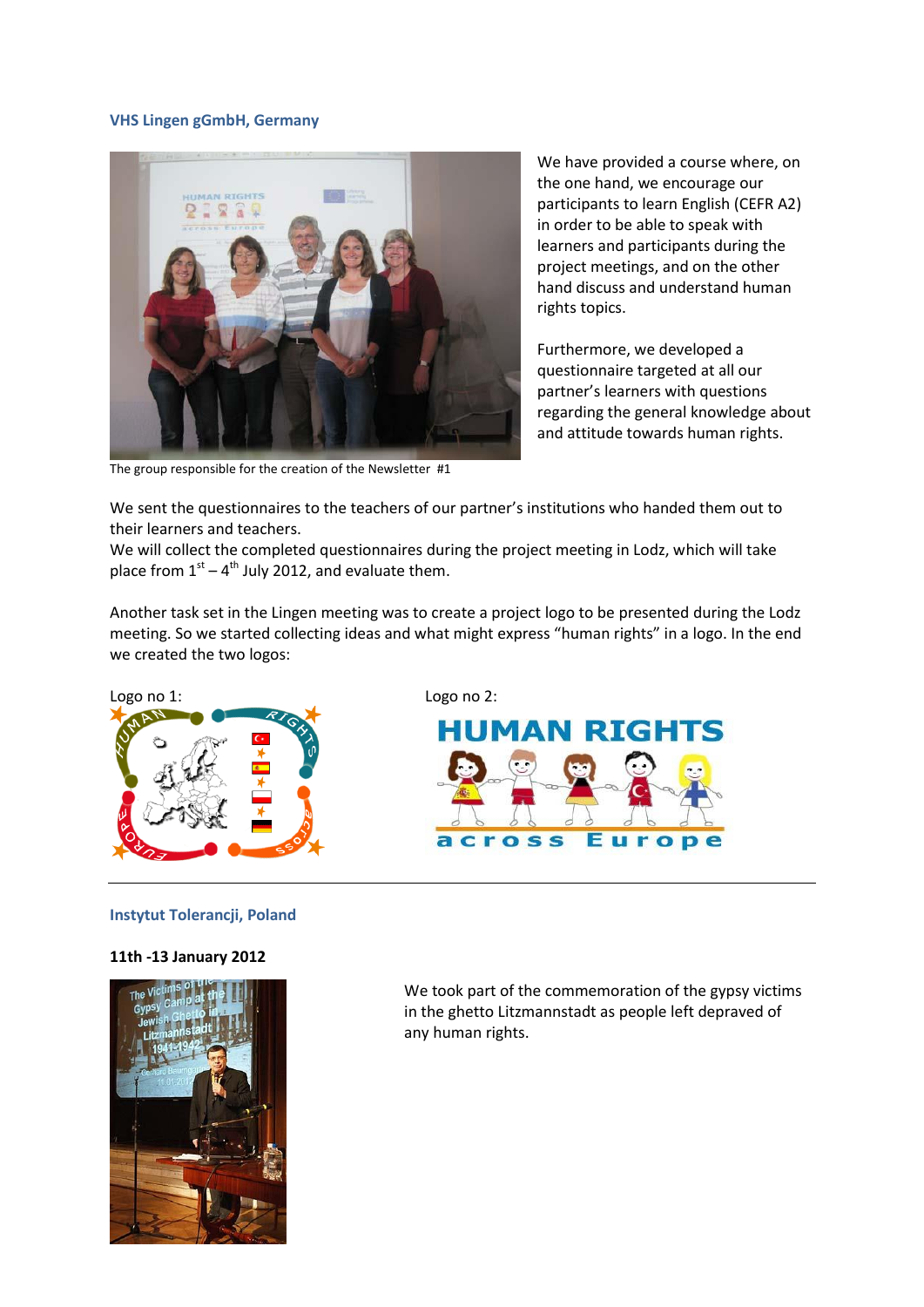# **21st – 27th March 2012**

# **Colourful Tolerance 2012**

Join organization of Łódź multicultural issues meeting and discussion about the rights of immigrants





 $\begin{picture}(180,10) \put(0,0){\line(1,0){10}} \put(10,0){\line(1,0){10}} \put(10,0){\line(1,0){10}} \put(10,0){\line(1,0){10}} \put(10,0){\line(1,0){10}} \put(10,0){\line(1,0){10}} \put(10,0){\line(1,0){10}} \put(10,0){\line(1,0){10}} \put(10,0){\line(1,0){10}} \put(10,0){\line(1,0){10}} \put(10,0){\line(1,0){10}} \put(10,0){\line($ غف



The children are throwing a doll with their human rights wishes into the water.